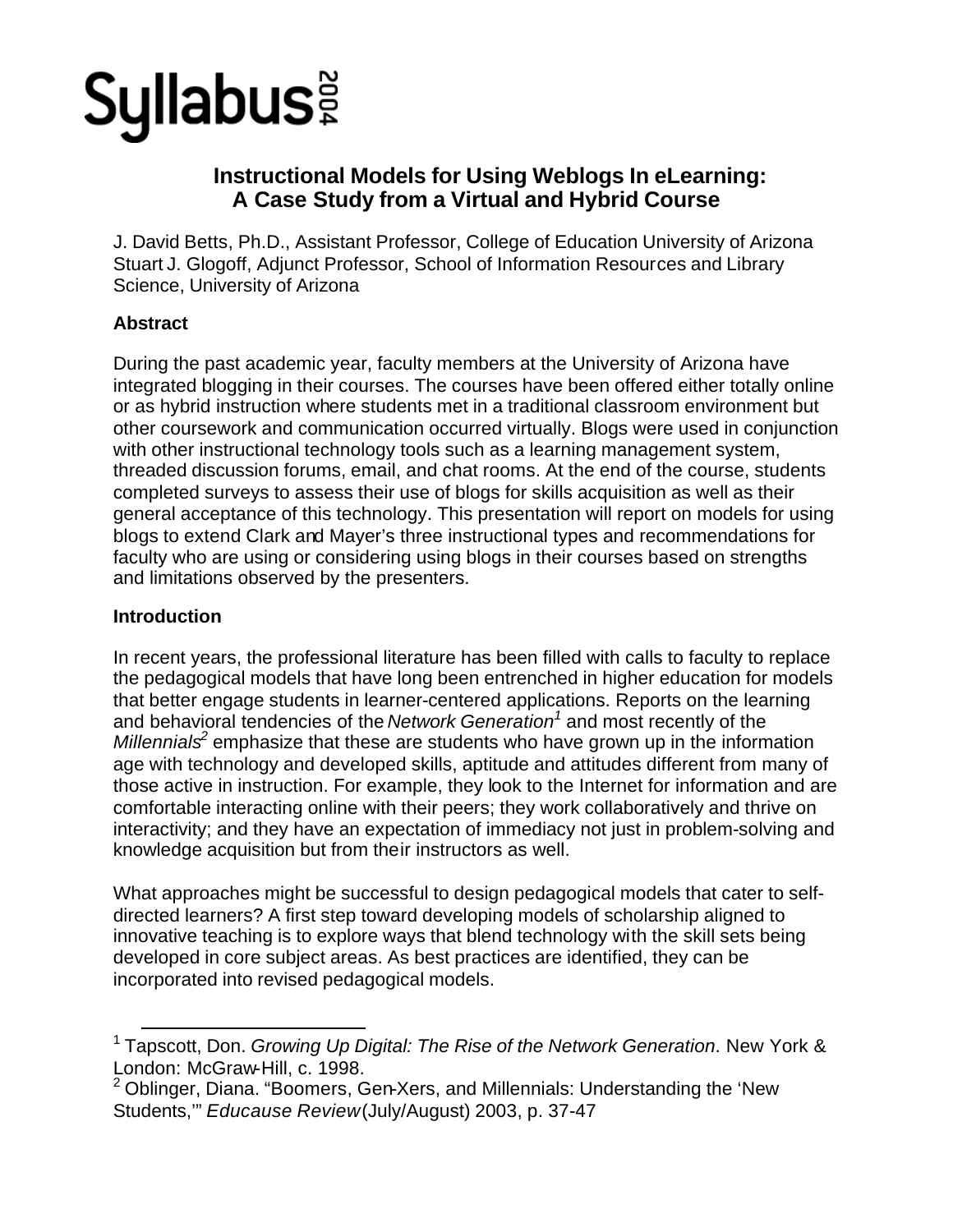## **Blogging and Instructional Techniques for E-learning**

In their book *eLearning and the Science of Instruction: Proven Guidelines for Consumers and Designers of Multimedia Learning*, Ruth Colvin-Clark and Richard E. Mayer identified three instructional techniques for e-learning.

- 1. Receptive: information acquisition
- 2. Directive: response strengthening
- 3. Guided Discovery: knowledge construction<sup>3</sup>

The receptive technique emphasizes acquiring information and involves building instructional modules that open avenues to greater amounts of information while limiting application and experimentation. In contrast to this, the directive technique emphasizes frequent responses from learners with immediate feedback from the instructor. Thirdly, guided discovery places the instructor in the role of expert who leads students toward solving real-life challenges and identifying the appropriate conceptual codecs to support student knowledge acquisition. Blogging is a simple technology that can be used to construct learning environments that fulfill these three instructional techniques.

## **The Hybrid Experience**

#### The Students

Learning, Reading and Culture (LRC551) was taught as a hybrid course through the College of Education. LRC551, Reading Writing and Text, addressed "readers and writers as users of language; reading and writing as language processes; and what makes a text a text." It drew students from the College of Education, Department of Linguistics and a specialized program called Second Language Acquisition and Teaching (SLAT). SLAT is an interdisciplinarydoctoral program designed to provide advanced training for researchers, teachers, and administrators concerned with second language acquisition and teaching.

#### The Blog

A blog was introduced as a formative experiment to give students a way to experience so-called "New Literacies" and to help to build a classroom community of learners. It was used for class assignments, reflections, and journal entries. In addition, it served to extend discussions between class meetings and helped in collaborations. Many used it very much for the course activities: literacy inventories, such as lists, purposive reading, observation notes, and linguistic analysis. Other students brought in ideas, terminology and methodology from their other courses. Many were coming directly from their own classroom and brought issues from that environment. Students used their blog to chronicle the development of their class projects, which they also regularly presented in class. These students for the most part knew what their classmates were working on

<sup>3</sup> Clark, Ruth Colvin, and Mayer, Richard E. (2003) *e-Learning and the Science of Instruction: Proven Guidelines for Consumers and Designers of Multimedia Learning*. San Francisco: Jossey-Bass/Pfeiffer, p. 28.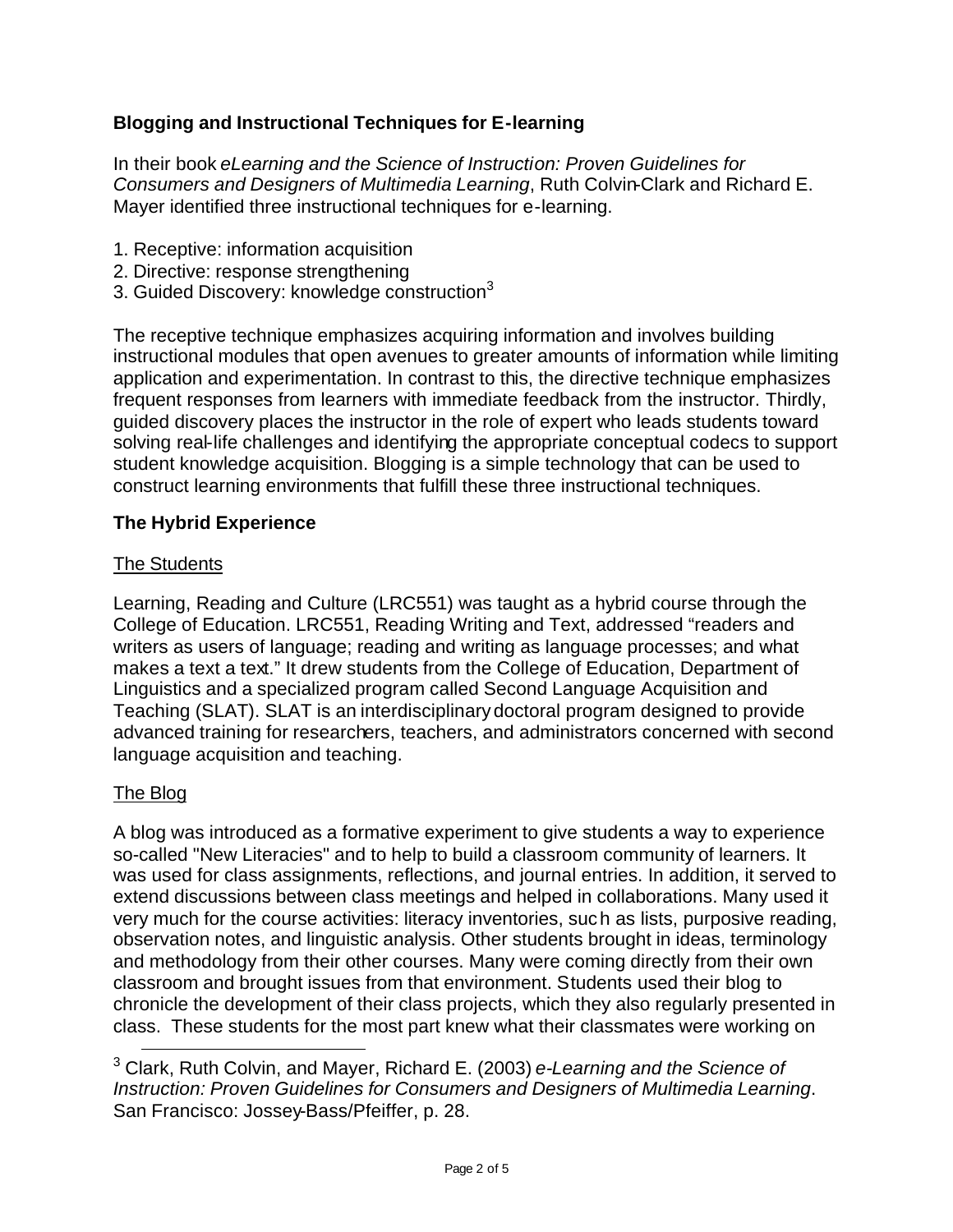and bringing to the class. The blog was also a topic of discussion during class time so that aspects of the class as a community were present in a more obvious way. We observed ways in which the experience affected the relationships between readers, writers and text.

## **The Virtual Experience**

During the summer of 2003 Decision Making for Information Professionals (IRLS613) was a virtual course offering from the University of Arizona School of Information Resources and Library Science. IRLS613 emphasizes an understanding of the various technologies and systems utilized by information professionals in order to make informed decisions when recommending a system for purchase or use by a client. Approximately thirty students, dispersed from Alaska to Ohio and California to New Mexico, were enrolled. Some students were already working in libraries in a staff or professional capacity; others came from different disciplines, such as education. Ages ranged from early twenties to early fifties. The one common thread was that all were working towards a Master's degree in the same discipline. The characteristics attributed to the Network Generation and Millenniums simply did not apply.

## The Blogs

Blogs were used in IRLS613 to share learning experiences, provide feedback to the instructor and fellow students, and to demonstrate an understanding of particular learning principles developed during the course.

Sharing information about new technology was at the heart of the Technology News blog. In Technology News, students made direct observations of uses of technology, provided summaries with links to complete articles and added entries relevant to their discipline or personal interests. The IRLS613 blog was initially intended for postings that could be helpful to students regarding use of the course's different instructional resources. It evolved into a blog where students posted entries about topics of interest and serves as an example of a virtual community in practice because these changes were derived totally by student actions addressing a perceived need.

## **Survey Results**

#### LRC551

The survey used was an informal instrument to see how the blog was viewed as a part of this course. Thirteen students (of 17 present) responded to a survey that was distributed on the last night of class with the University Student Evaluation Forms for the course.

Most of these folks had not had their own experience in web publishing. Only one person indicated that she had participated in "something like a blog" before. Six individuals indicated that they wanted to continue using blog551. (The blog was monitored for one semester. No one posted any messages. I used my blog three or four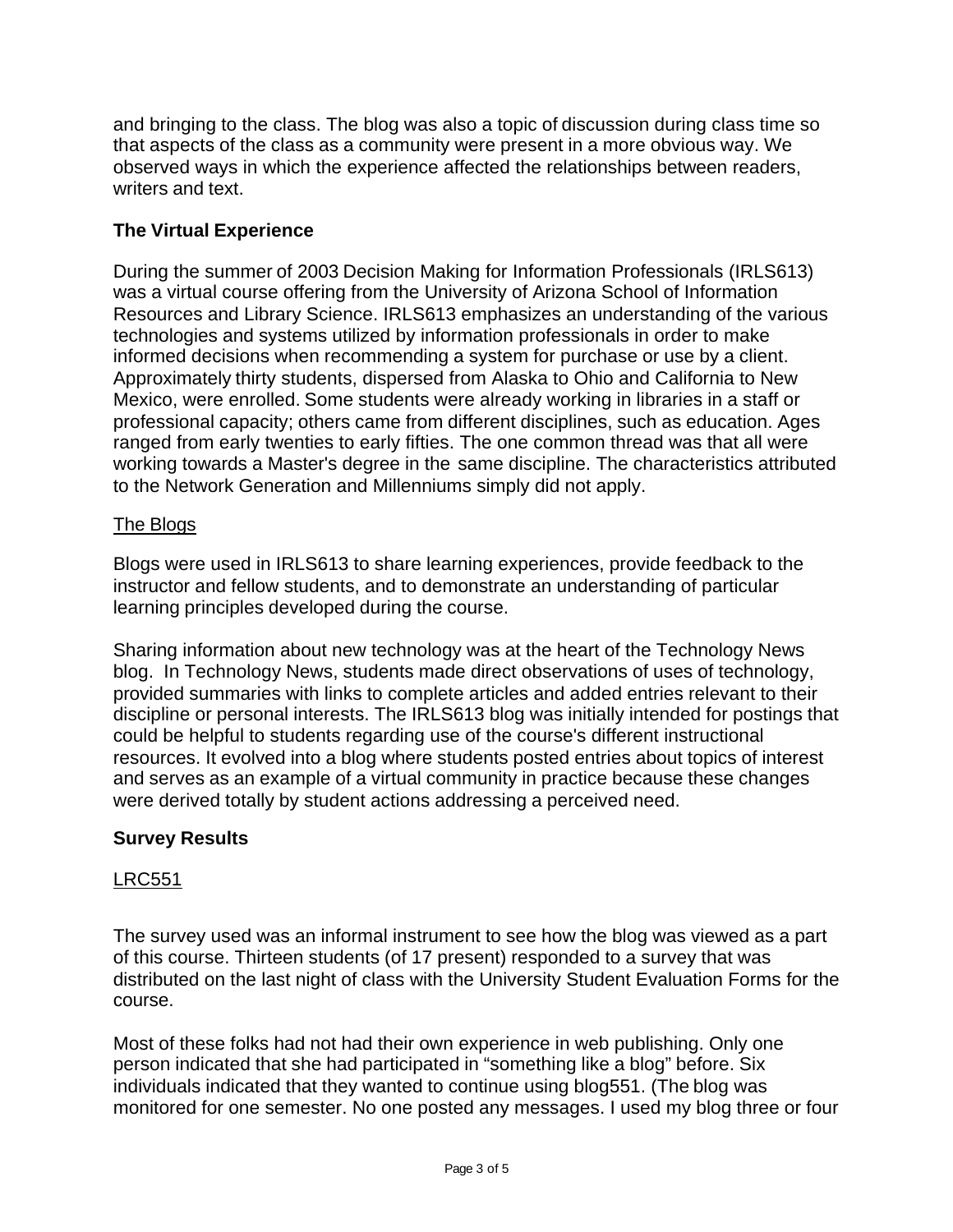## times.)

Responding to a question about whether they would use a blog in a future class (either teaching or taking), five said yes, and there were three maybes.

Students in LRC551 were asked what they liked most about using the LRC551 blogs. Comments included: "It was an opportunity to participate," it was "easily accessible" and "user friendly." The blog "extended class discussions …without taking classtime." It was a "'safe' way to participate." One student noted that she liked being able to "participate in writing, not necessarily verbally." Asked how they might use a blog themselves, their responses included: "as a journal," "for notes," and "to post examples." One student wrote that she saw it as a way to introduce "new technology as a way to study new literacies." Another suggested using blogs as "a way for scholars to discuss articles." Several mentioned that it could be a "place for students" that could promote "interactivity."

A small number of students were negative on the value of blogging as a good way to learn or to participate in class. One voiced an opinion that it was intrusive to her privacy.

#### IRLS613

An end-of-course survey revealed that although the vast majority (95%) of students responding were novice blog users 90% agreed that the "Technology News Web log was a good way for me to learn more about technology." Twenty-nine percent reported that they joined another blog since the course began. A question intended to gauge student attitudes toward using blogs revealed that 70 percent (70%) of the students planned to join at least one blog in the coming six months and 76% "would like to continue using the Technology News Web log."

In the student assessment data collected at the end of IRLS613, one student commented that the best thing about using a blog was its "casual sharing of information." She wrote: "I almost got the feeling I was sitting in a coffee shop somewhere and the person next to me pouring over the newspaper casually said, 'Hey, did you hear about this new thing that just came out…?'" This is the sort of *sense of place* that we do not realize fully with threaded discussion forums, emails and chatrooms.

#### **Observations**

#### Betts

I found the blogs to have a great deal of potential for making more of an integrated experience of the weekly graduate course. The examples noted of students who admitted in the course of lengthy blog entries that they generally do not talk in class were particularly interesting. The ways that students made their blogs work for them was also very enlightening. Some submitted almost all of their assignments on their blog. Others included attached files and some used the blogs as an extended entry gate